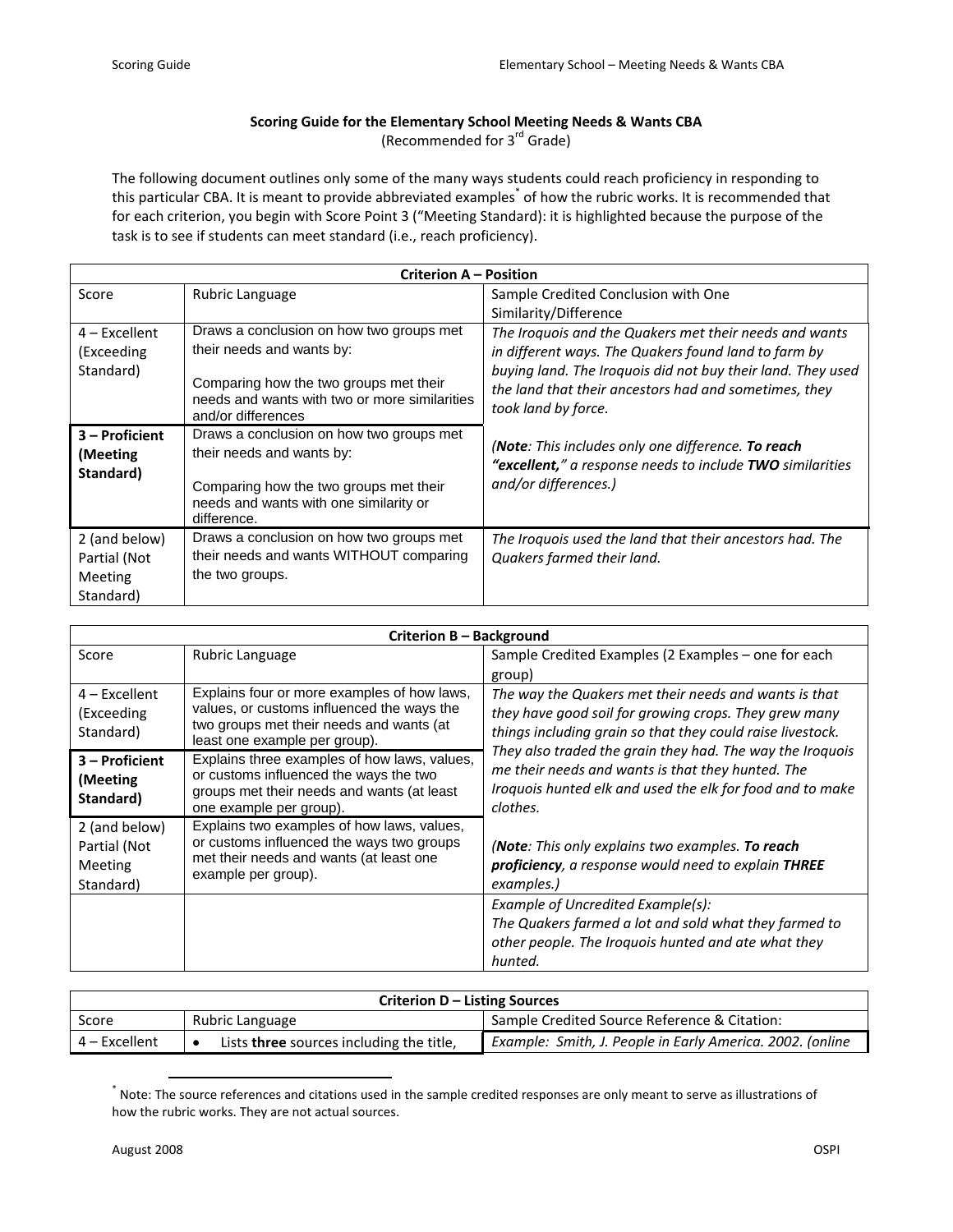| (Exceeding<br>Standard)                               | author, type of source, and date of each<br>source.                                                      | article)                                                                                                                                                                                            |
|-------------------------------------------------------|----------------------------------------------------------------------------------------------------------|-----------------------------------------------------------------------------------------------------------------------------------------------------------------------------------------------------|
| 3 - Proficient<br>(Meeting)<br>Standard)              | Lists two sources including the title,<br>٠<br>author, type of source, and date of each<br>source.       | (Note: This only lists one source. To reach proficiency, a<br>response needs to list TWO sources. In addition, it is<br>recommended that teachers have a designated format for<br>listing sources.) |
| 2 (and below)<br>Partial (Not<br>Meeting<br>Standard) | Lists one source including the title,<br>$\bullet$<br>author, type of source, and date of the<br>source. |                                                                                                                                                                                                     |